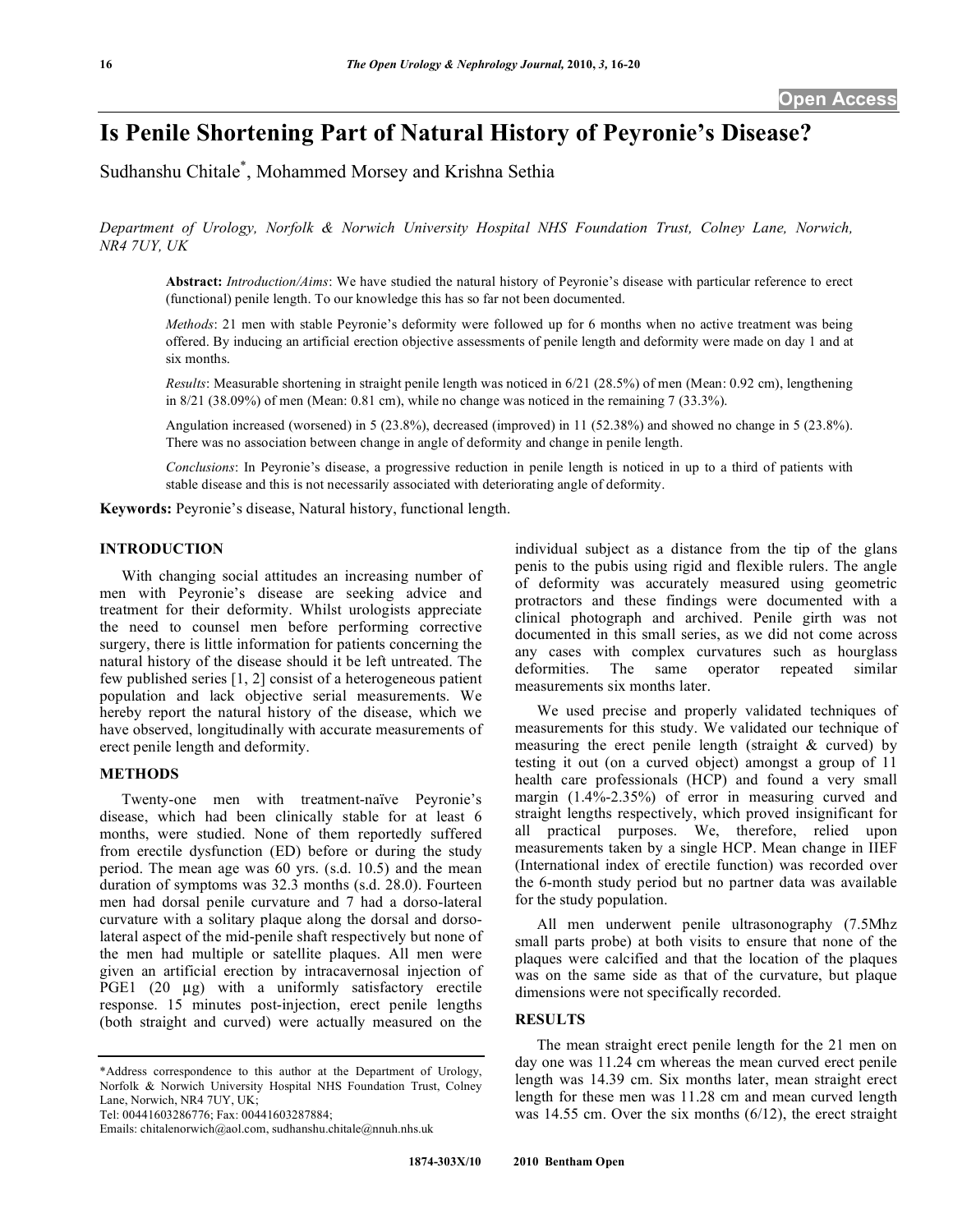

Fig. (1a). No. of pts. with change in straight length in cm (n=21).

penile length decreased in 6 men (28.5%) by a mean of 0.92 cm, increased in 8 men (38.09%) by a mean of 0.81 cm and was unchanged in the remaining 7 men (Fig. **1a**).

 The curved erect penile length decreased in 5 men (23.8%) by a mean of 0.5 cm, increased in 8 men (38.09%) by a mean of 0.75 cm and remained unchanged in 8 men (38.09%) (Fig. **1b**). The mean change in the straight erect and curved erect lengths over six months was 0.048 cm and 0.16 cm respectively (Figs. **2a**, **b**). Any change in length, however small, was considered a 'change' when no such change was expected in these patients long in to the inactive/ chronic phase. Moreover, the accuracy of measurements was validated prior to the study.

 Over the same observation period, penile curvature increased in 5 (23.8%), decreased in 11 (52.38%) and remained unchanged in 5 (23.8%). Tables **1** and **2** show the comparison between the change in straight/curved penile lengths in relation to the change in the angle of penile curvature revealing a predictable change in curved length in 8/21 and a change in angle in 12/21 men and an opposite change in length in 8/21 and a change in angle in 5/21 with no change in length in 5/21 and no change in angle in 4/21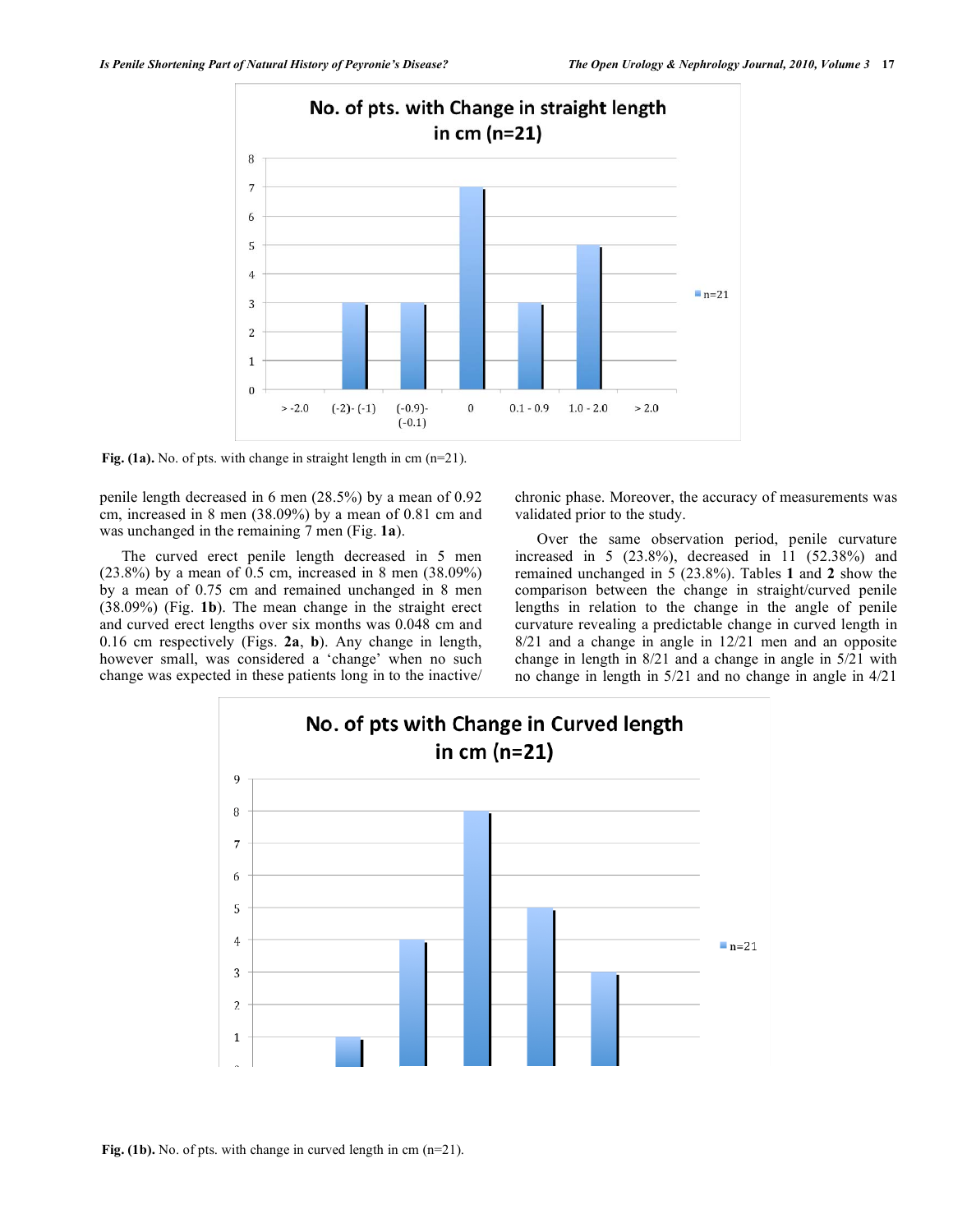

Fig. (2a). Change in straight lengths in cm (n=21).



**Fig. (2b).** Change in curved lengths in cm (n=21).

men. In 19/21 men there was no change in plaque dimensions or texture. In 2 men there was a marginal increase in plaque size.

Mean change in IIEF was  $0.1 \pm 3.32$  over the study period.

#### **DISCUSSION**

 Despite the occasional observational case series [1-6] reported in the literature, little is known about the natural history of Peyronie's disease. However, all these case series have varying drawbacks, as they have either had very small numbers [1-3] or have only been based on quality of life (QoL) questionnaires [4] or focussed on assessing relationship between age, co-morbidities [5], sonographic characteristics of the plaque and progression/stability of the disease [6]. Although flaccid penile length has been measured [7] to study natural history, to date there are no studies of sequential measurements of erect penile length and deformity. Our study looked at the natural history of PyD with reference to *erect/functional penile length*, which to our knowledge, has not been studied so far. There have been conflicting reports [1-3, 8-10] about the extent of natural resolution expected with Peyronie' deformity and the time it takes for the process to be complete as well as the appropriate timing and type of surgical intervention, all of which have significant implications on the preoperative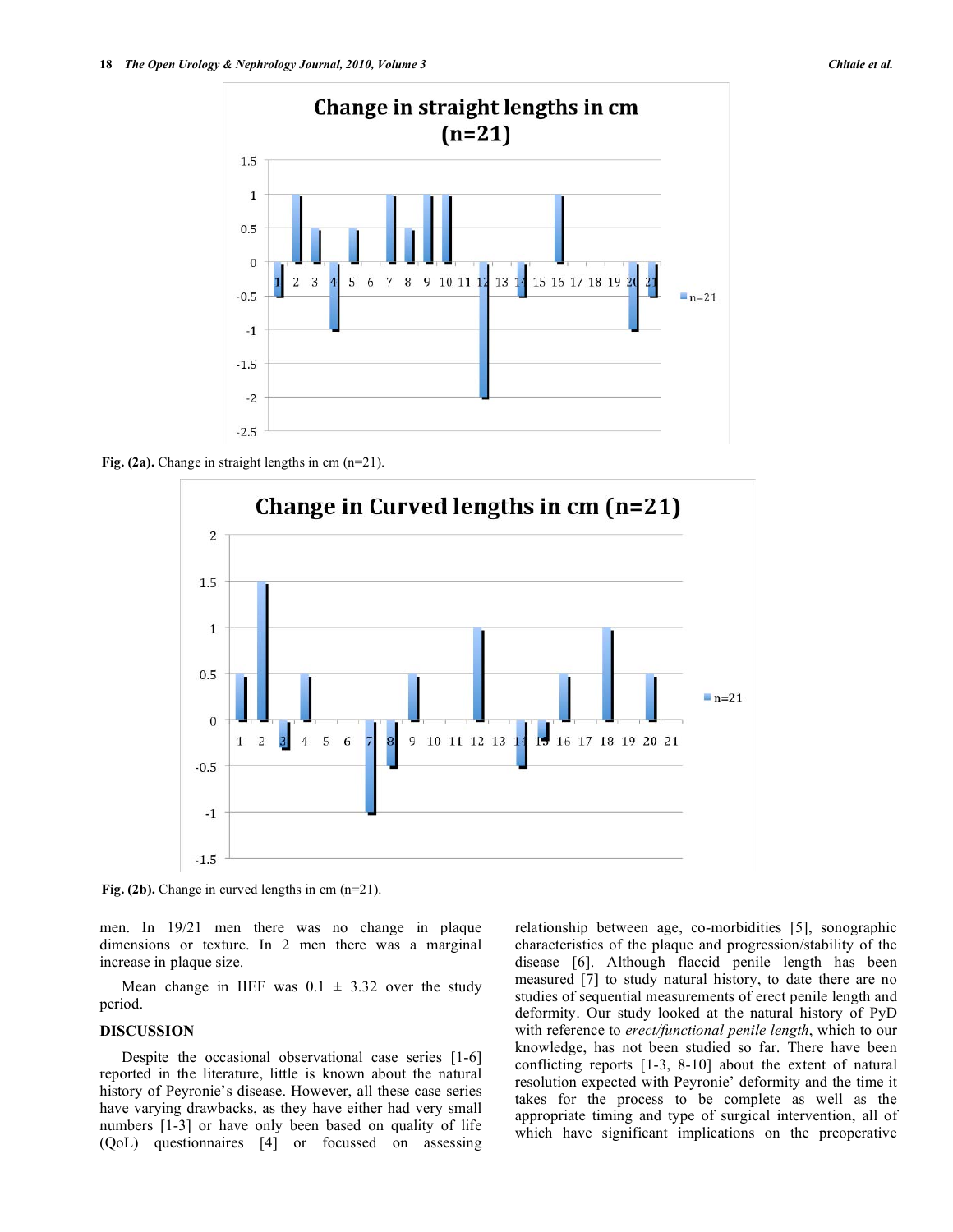| Str. Length Angle | Shortening (6) | Lengthening (8) | Unchanged (7) | Total $(21)$ |
|-------------------|----------------|-----------------|---------------|--------------|
| Worse             | 02             | 02              | 01            | 05           |
| <b>Better</b>     | 04             | 05              | 03            | 14           |
| Unchanged         | 00             | 01              | 03            | 04           |

**Table 1. Comparison Between Change in the Straight Length and Change in the Angle of Curvature** 

**Table 2. Comparison Between Change in the Curved Length and Change in the Angle of Curvature** 

| Cur. Length   | Shortening (5) | Lengthening (8) | Unchanged (8) | Total $(21)$ |
|---------------|----------------|-----------------|---------------|--------------|
| Angle         |                |                 |               |              |
| Worse         | 01             | 05              | 00            | 06           |
| <b>Better</b> | 04             | 03              | 01            | 08           |
| Unchanged     | 00             | 00              | 07            | 07           |

counselling and postoperative outcomes and their possible mismatch with patient expectations.

 We observed a tendency to progressive shortening over a period of six months in nearly a third of our patients and although in a third the erect length remained unchanged; in the remaining third, there were signs of improvement at the end of  $32.3 + 6 = 38.3$  months (s.d. 28). The angle of deformity and the *curved erect penile length* showed a change in the direction as predicted/hypothesized in 12/21 (57.2%) and 8/21 (38.1%) patients respectively with a total of 11/21 (52.38%) showing an ongoing improvement even after the disease had been allegedly stable for over six months. This finding has important implications on the success of surgical correction and the extent to which it could be attributed to simply natural resolution. It raises further doubts about the role of intervention in PyD [10, 11].

 This study highlights the fact that penile shortening, in addition to being a known consequence of surgical correction of Peyronie's deformity; is also expected as a sequelae of natural progression of this disease and is likely to continue into the chronic phase long after the disease has been supposedly stable for sometime (> 6 months). Whilst it is common practice to delay surgery until the degree of deformity has been stable for several months, most urologists rely on the patient's observation to establish stability. A few units actually perform objective measurements of angulation [6, 7, 12] but not the erect penile length, which equally matters to the patient. While it is imperative that patients are warned about the risk of shortening following penile corrective surgery, it is also important that they are made aware of the natural history of disease progression with worsening or continuing of shortening in the postoperative years.

 This unpredictable pattern and unexpected behaviour also underlines the fact that we do not yet completely understand the behaviour of the Peyronie's plaque during the course of its natural evolution over a long term. A three-dimensional projection of the plaque exerting variable forces/torques on the configuration of the penile corporal cylinders in a circumferential manner could be responsible for the hitherto ill understood disease pathology and the lack of association

between the angle of deformity and the penile length. Proteonomic profiling of PyD and understanding protein expression in PyD with its clinical implications will help us manage PyD better in future [13].

#### **LIMITATIONS OF OUR STUDY**

 This study, a small pilot study, has some inherent limitations with large variation in the duration of symptoms within a small study population and a short period of observation/follow up; making it difficult to ascertain whether the change in length/curvature noted was a function of duration of symptoms. A study incorporating a larger number of patients with PyD observed and objectively assessed over longer period of time would help further understand the natural evolution of this disease. This would help prognosticate the impact of change in penile length on the severity of deformity and the choice/limitations of treatment options as well as the possible treatment outcomes in the light of a protracted course taken by the natural evolution of the disease as noted in our series. It would also be useful to measure both the *flaccid stretched* penile length as well as *erect functional* penile length to explore the relationship between anatomical shortening and functional shortcomings posed by the penile shortening in PyD which was not studied in the present series. Based on the observations made in this pilot, we aim to conduct a further study, recruiting a larger number of patients with a longer follow up that would enable better understanding of PyD. In this future extended study, we aim to measure both the flaccid and erect penile lengths and accurately document the plaque size to study correlation between the plaque shrinkage, deterioration in the angle of deformity and progressive/ongoing penile shortening as a part of the natural evolution of PyD over a longer time frame (up to 2 yrs.).

# **CONCLUSION**

 Erect penile length (straight/curved) may continue to decrease or increase in a large majority of patients with PyD and may show an unpredictable pattern due to variations in the plaque configuration and development. Peyronie's plaque may continue to evolve long into the chronic phase in a significant majority thereby raising doubts about the clear